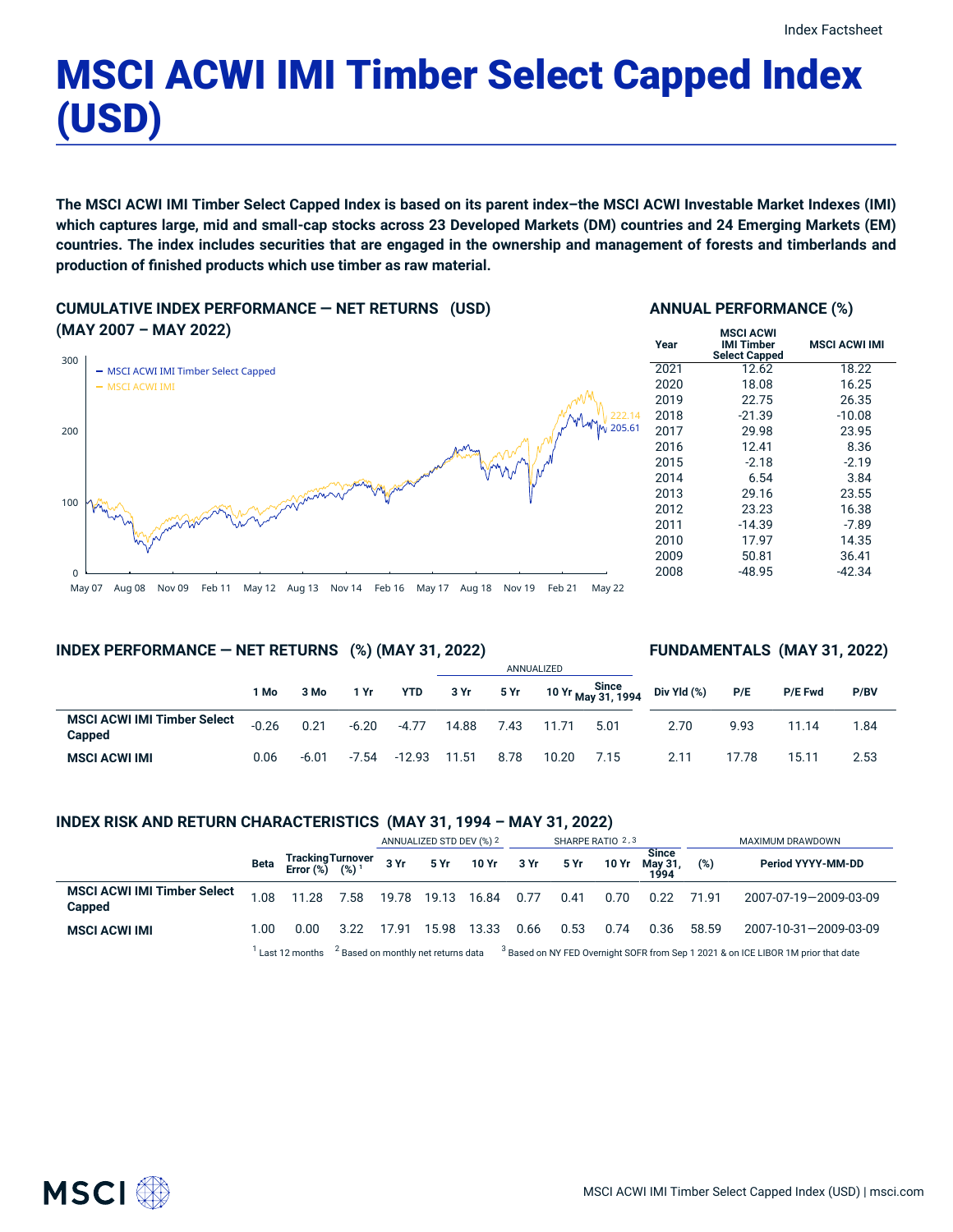# **MSCI ACWI IMI Timber Select Capped Index (USD)**

# **INDEX CHARACTERISTICS**

|                     | <b>MSCI ACWI</b><br><b>IMI Timber</b><br><b>Select Capped</b> | <b>MSCI ACWI IMI</b> |  |  |  |  |  |
|---------------------|---------------------------------------------------------------|----------------------|--|--|--|--|--|
| Number of           | 73                                                            | 9.189                |  |  |  |  |  |
| <b>Constituents</b> |                                                               |                      |  |  |  |  |  |
|                     | Weight $(*)$                                                  |                      |  |  |  |  |  |
| Largest             | 5.88                                                          | 3.54                 |  |  |  |  |  |
| <b>Smallest</b>     | 0.05                                                          | 0.00                 |  |  |  |  |  |
| Average             | 1.37                                                          | 0.01                 |  |  |  |  |  |
| <b>Median</b>       | 0.45                                                          | 0.00                 |  |  |  |  |  |
|                     |                                                               |                      |  |  |  |  |  |

### **TOP 10 CONSTITUENTS**

|                            | Country   | Index<br>Wt. (%) | Parent<br>Index<br>$Wt.$ $(\%)$ | <b>Sector</b>    |
|----------------------------|-----------|------------------|---------------------------------|------------------|
| AMCOR                      | US        | 5.88             | 0.03                            | <b>Materials</b> |
| PACKAGING CORP OF AMER     | US        | 5.60             | 0.02                            | Materials        |
| <b>INTERNATIONAL PAPER</b> | US        | 5.50             | 0.03                            | <b>Materials</b> |
| <b>WESTROCK COMPANY</b>    | US        | 5.00             | 0.02                            | Materials        |
| <b>WEYERHAEUSER CO</b>     | US        | 4.99             | 0.04                            | Real Estate      |
| AVERY DENNISON CORP        | US        | 4.94             | 0.02                            | Materials        |
| <b>UPM-KYMMENE</b>         | FI        | 4.86             | 0.03                            | Materials        |
| STORA ENSO R               | FI        | 4.36             | 0.02                            | <b>Materials</b> |
| <b>SCAB</b>                | <b>SE</b> | 4.26             | 0.02                            | Materials        |
| SMURFIT KAPPA GROUP        | ΙE        | 3.87             | 0.01                            | <b>Materials</b> |
| Total                      |           | 49.26            | 0.23                            |                  |

**SECTOR WEIGHTS**



#### **COUNTRY WEIGHTS**



\* DM countries include: Australia, Austria, Belgium, Canada, Denmark, Finland, France, Germany, Hong Kong, Ireland, Israel, Italy, Japan, Netherlands, New Zealand, Norway,<br>Portugal, Singapore, Spain, Sweden, Switzerland, t

The MSCI ACWI IMI Timber Select Capped Index was launched on Jan 27, 2016. Data prior to the launch date is back-tested test (i.e. calculations of how the index might have<br>performed over that time period had the index exis